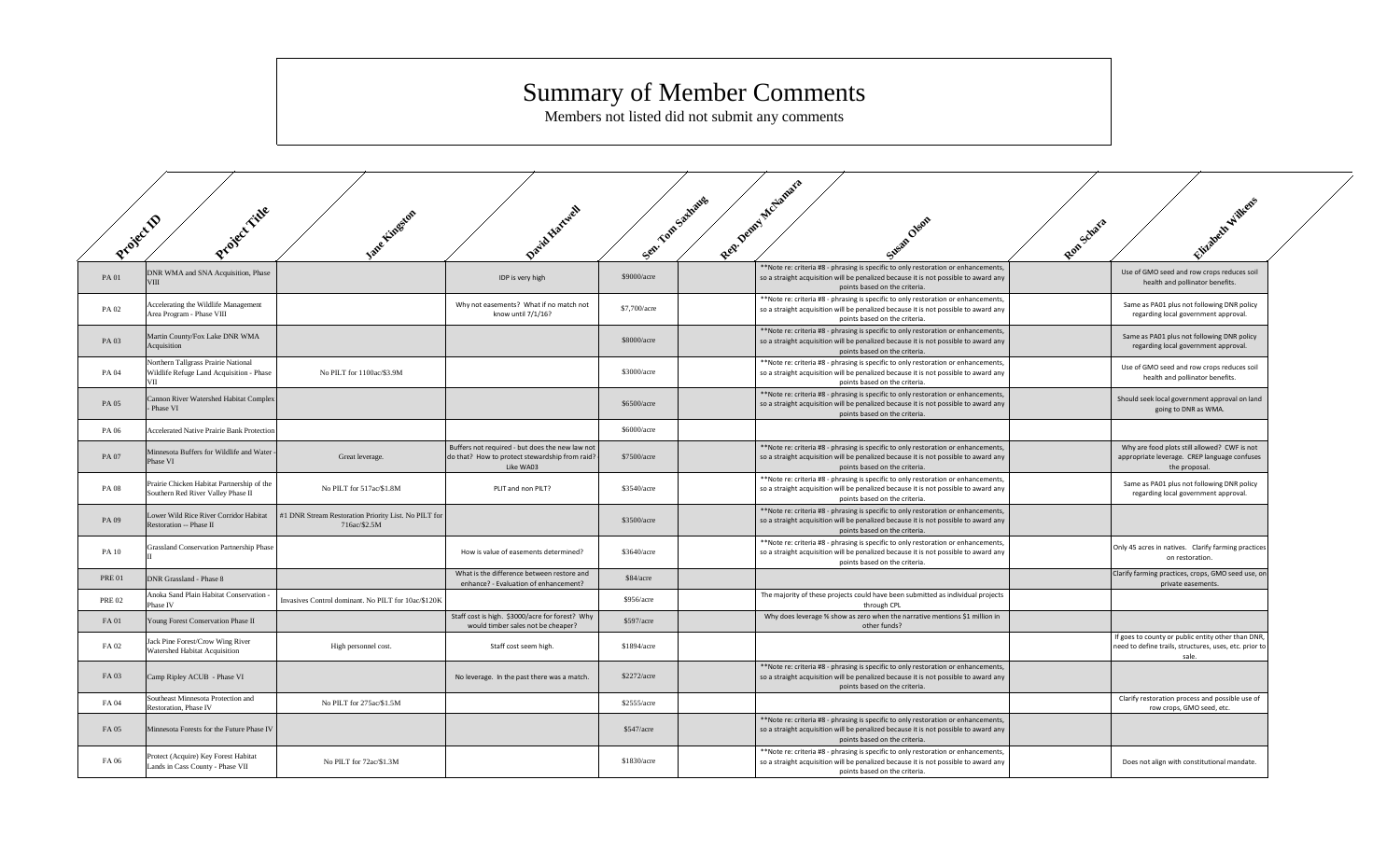## Summary of Member Comments

Members not listed did not submit any comments

| Project D    | Project ride                                                                         | Jane Lingston                                                                                                                                                                                                                          | David Hurtwell                                                                                                                                      | Sep.        | . Yom Sathang                          | Rep. Denny McLamars<br>Susan Oleon                                                                                                                                                                                                                                                                                                                                                                                                                                     | Rongeliara                                                                              | Elizabeth Williams                                                                                                              |  |
|--------------|--------------------------------------------------------------------------------------|----------------------------------------------------------------------------------------------------------------------------------------------------------------------------------------------------------------------------------------|-----------------------------------------------------------------------------------------------------------------------------------------------------|-------------|----------------------------------------|------------------------------------------------------------------------------------------------------------------------------------------------------------------------------------------------------------------------------------------------------------------------------------------------------------------------------------------------------------------------------------------------------------------------------------------------------------------------|-----------------------------------------------------------------------------------------|---------------------------------------------------------------------------------------------------------------------------------|--|
| FA 07        | State Forest Acquisitions Phase III                                                  |                                                                                                                                                                                                                                        |                                                                                                                                                     | \$3331/acre |                                        | **Note re: criteria #8 - phrasing is specific to only restoration or enhancements,<br>so a straight acquisition will be penalized because it is not possible to award any<br>points based on the criteria.                                                                                                                                                                                                                                                             |                                                                                         | Cost per acre high.                                                                                                             |  |
| FA 08        | <b>Forest Habitat Protection Revolving</b><br>Account                                |                                                                                                                                                                                                                                        |                                                                                                                                                     | \$2633/acre |                                        | Not sure that this project would be allowed by the constitutional restrictions of<br>LSOHC funding. **Note re: criteria #8 - phrasing is specific to only restoration or<br>enhancements, so a straight acquisition will be penalized because it is not<br>possible to                                                                                                                                                                                                 |                                                                                         | Good process; should inform county board.                                                                                       |  |
| FA 09        | Protecting Forest Wildlife Habitat in the<br>Wild Rice River Watershed               | No PILT for 2034ac/\$2.1M                                                                                                                                                                                                              |                                                                                                                                                     | \$1075/acre | Should consider as a<br>DNR WMA or AMA | Thank you for bringing this project back to the Council, it should never have been<br>removed by the legislature for the last funding cycle. Good job addressing all of<br>the points of contention raised by legislators during discusions of the bill. **Note<br>re: criteria #8 - phrasing is specific to only restoration or enhancements, so a<br>straight acquisition will be penalized because it is not possible to award any<br>points based on the criteria. | Need to discuss this proposal<br>about changes. Legislature<br>already eliminated it??? |                                                                                                                                 |  |
| <b>FRE01</b> | Floodplain Forest Enhancement -<br>Mississippi River, Phase 2                        | 44% Supplies & Materials                                                                                                                                                                                                               |                                                                                                                                                     | \$1000/acre |                                        |                                                                                                                                                                                                                                                                                                                                                                                                                                                                        |                                                                                         |                                                                                                                                 |  |
| <b>WA01</b>  | Accelerating the Waterfowl Production<br>Area Program - Phase VIII                   | No PILT for 2600ac/\$19.3M                                                                                                                                                                                                             |                                                                                                                                                     | \$7400/acre |                                        | **Note re: criteria #8 - phrasing is specific to only restoration or enhancements,<br>so a straight acquisition will be penalized because it is not possible to award any<br>points based on the criteria.                                                                                                                                                                                                                                                             |                                                                                         | Row crops and bare ground are not good for soil<br>health or pollinators.                                                       |  |
| <b>WA02</b>  | Shallow Lake & Wetland Protection<br>Program - Phase V                               |                                                                                                                                                                                                                                        |                                                                                                                                                     | \$7300/acre |                                        | **Note re: criteria #8 - phrasing is specific to only restoration or enhancements,<br>so a straight acquisition will be penalized because it is not possible to award any<br>points based on the criteria.                                                                                                                                                                                                                                                             |                                                                                         | Row crops and bare ground are not good for soil<br>health or pollinators.                                                       |  |
| <b>WA03</b>  | RIM Wetlands: Phase 7                                                                |                                                                                                                                                                                                                                        | What is the difference between this and PA07?                                                                                                       | \$5500/acre |                                        | **Note re: criteria #8 - phrasing is specific to only restoration or enhancements,<br>so a straight acquisition will be penalized because it is not possible to award any<br>points based on the criteria.                                                                                                                                                                                                                                                             |                                                                                         | CREP language confusing. For soil and pollinator<br>health, bare ground should not be allowed. CWF<br>not appropriate leverage. |  |
| <b>WA04</b>  | Wetland Habitat Protection Program-<br>Phase 2                                       |                                                                                                                                                                                                                                        |                                                                                                                                                     | \$2100/acre |                                        | **Note re: criteria #8 - phrasing is specific to only restoration or enhancements,<br>so a straight acquisition will be penalized because it is not possible to award any<br>points based on the criteria.                                                                                                                                                                                                                                                             |                                                                                         |                                                                                                                                 |  |
| <b>WRE01</b> | Accelerated Shallow Lakes and Wetland<br>Enhancement - Phase VIII                    |                                                                                                                                                                                                                                        |                                                                                                                                                     | \$473/acre  |                                        |                                                                                                                                                                                                                                                                                                                                                                                                                                                                        |                                                                                         |                                                                                                                                 |  |
| <b>WRE02</b> | Marsh Lake Phase II                                                                  | Excellent leverage.                                                                                                                                                                                                                    |                                                                                                                                                     | \$392/acre  |                                        | Seems to be more of a Clean Water Funds project than LSOHC                                                                                                                                                                                                                                                                                                                                                                                                             |                                                                                         |                                                                                                                                 |  |
| <b>HA01</b>  | MN DNR Aquatic Habitat Protection<br>Phase 8                                         |                                                                                                                                                                                                                                        |                                                                                                                                                     | \$4000/acre |                                        | **Note re: criteria #8 - phrasing is specific to only restoration or enhancements,<br>so a straight acquisition will be penalized because it is not possible to award any<br>points based on the criteria.                                                                                                                                                                                                                                                             |                                                                                         | High cost per acre.                                                                                                             |  |
| HA 02        | Metro Big Rivers Habitat Phase 7                                                     | Grey Cloud Slough "Phase 1" \$523K, not<br>recommended in FY'15. No PILT for 250ac/\$1.5M.                                                                                                                                             |                                                                                                                                                     | \$3900/acre |                                        | Several of these projects should have been submitted as individual projects<br>through CPL. Several should be submitted to Parks & Trails.                                                                                                                                                                                                                                                                                                                             |                                                                                         | Grey Cloud Slough does not align with<br>constitututional mandate.                                                              |  |
| <b>HA03</b>  | Mississippi Headwaters Habitat Corridor<br>Project                                   | Parcel list doesn't match map provided. No letter from<br>Clearwater County. Is Forest Mgmt Plan by DNR State<br>Standards or county? Technical Committee comprised<br>of whom? Ranking protocol unclear. No PILT for<br>167ac/\$654K. | How many transactions? Is this an access or<br>habitat proposal?                                                                                    | \$3000/acre |                                        | **Note re: criteria #8 - phrasing is specific to only restoration or enhancements,<br>so a straight acquisition will be penalized because it is not possible to award any<br>points based on the criteria.                                                                                                                                                                                                                                                             |                                                                                         | Easement costs same as acquisition.                                                                                             |  |
| <b>HA 04</b> | Fisheries Habitat Protection on Strategic<br>North Central Minnesota Lakes: Phase II | Parcel cost estimates missing                                                                                                                                                                                                          |                                                                                                                                                     | \$2300/acre |                                        | Supporting a "powerful economic engine" is NOT THE GOAL of LSOHC funding.<br>The goal is conservation and habitat. **Note re: criteria #8 - phrasing is specific<br>to only restoration or enhancements, so a straight acquisition will be penalized<br>because it is                                                                                                                                                                                                  |                                                                                         | All 38 lakes already 75% protected. Define trails<br>and structures.                                                            |  |
| <b>HA 05</b> | Restoring Duluth's Cold Water Streams                                                | Parks and Stormwater Management project. No cost<br>estimates on R&E parcel lists. Clean Water Fund?<br>Exorbitant \$/acre. No PILT for 19ac/\$877K.                                                                                   | What protections are in place for development<br>under zoning? Would zoning setbacks, etc. be<br>cheaper? Will water still be used for golf course? | \$49/acre   |                                        | This is a Parks & Trails or perhaps Clean Water project, not a habitat and<br>conservation project -- see recent article in Duluth newspaper regarding this<br>proposal.                                                                                                                                                                                                                                                                                               | Is this a park???? Go to parks<br>fund. Doubt fishing value                             | Define trails and structures.                                                                                                   |  |